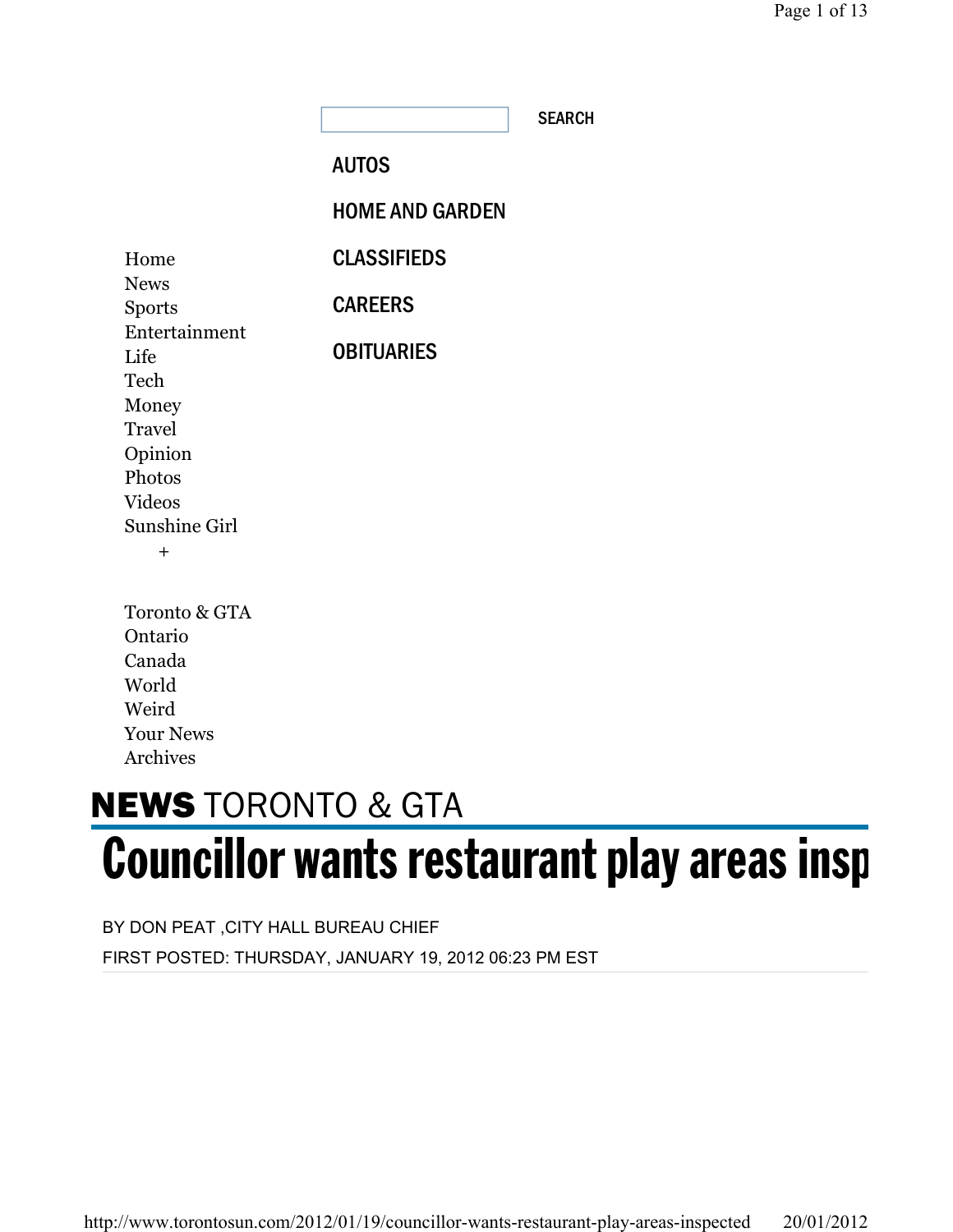

see play areas inspected the same way the rest of the restaurar 8 0  $Recommend$   $\leq 3$ 

Report an error

•

•

TORONTO - Councillor Paul Ainslie wants Toronto Public Health

Ainslie wants the board of health to add the cleanliness of a re restaurant inspection program.

The move would also have the medical officer of health to come area to ensure it is a health environment for kids.

Health board members will consider Ainslie's proposal at their

The father of three said he's had concerns about the cleanlines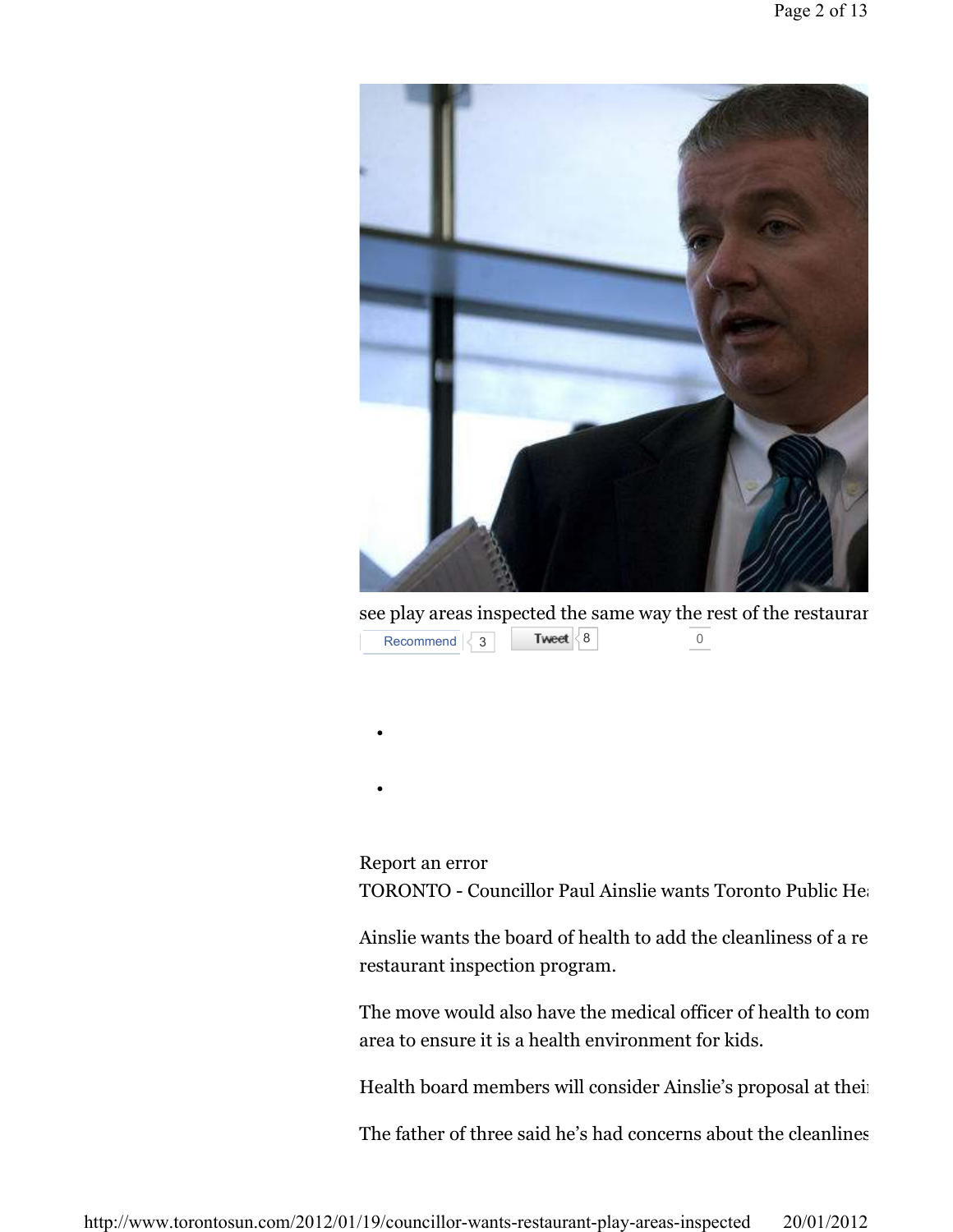"I've had concerns for a long time about the play tubes and kids going in and a while someone comes out and say crapped his diaper and they go find the manager," Ainslie said.

"I just became very concerned about the cleanliness of them and

The Ward 43, Scarborough East councillor stressed some restaurants of the Ward 43, Scarborough East councillor

Toronto Public Health officials said Thursday that currently the eating establishments."

A spokesman said right now TPH only responds to complaints.

In his letter to the health board, Ainslie said play areas should centres.

Ainslie's optimistic the change, if approved, want dump much

"If we're going to (inspect) the whole restaurant, do the play as

# READER'S COMMENTS »

By adding a comment on the site, you accept our terms and conditions and our netiquette rule

# SPONSORED LINKS

# Credit & Debt Solutions

10 Locations in Ontario We Speak Over 15 Languages Call 310-7700 SEE www.gtacredit.com NOW



Dr. Flea's Flea Market

Toronto's Largest Indoor Flea Market www.drfleas.com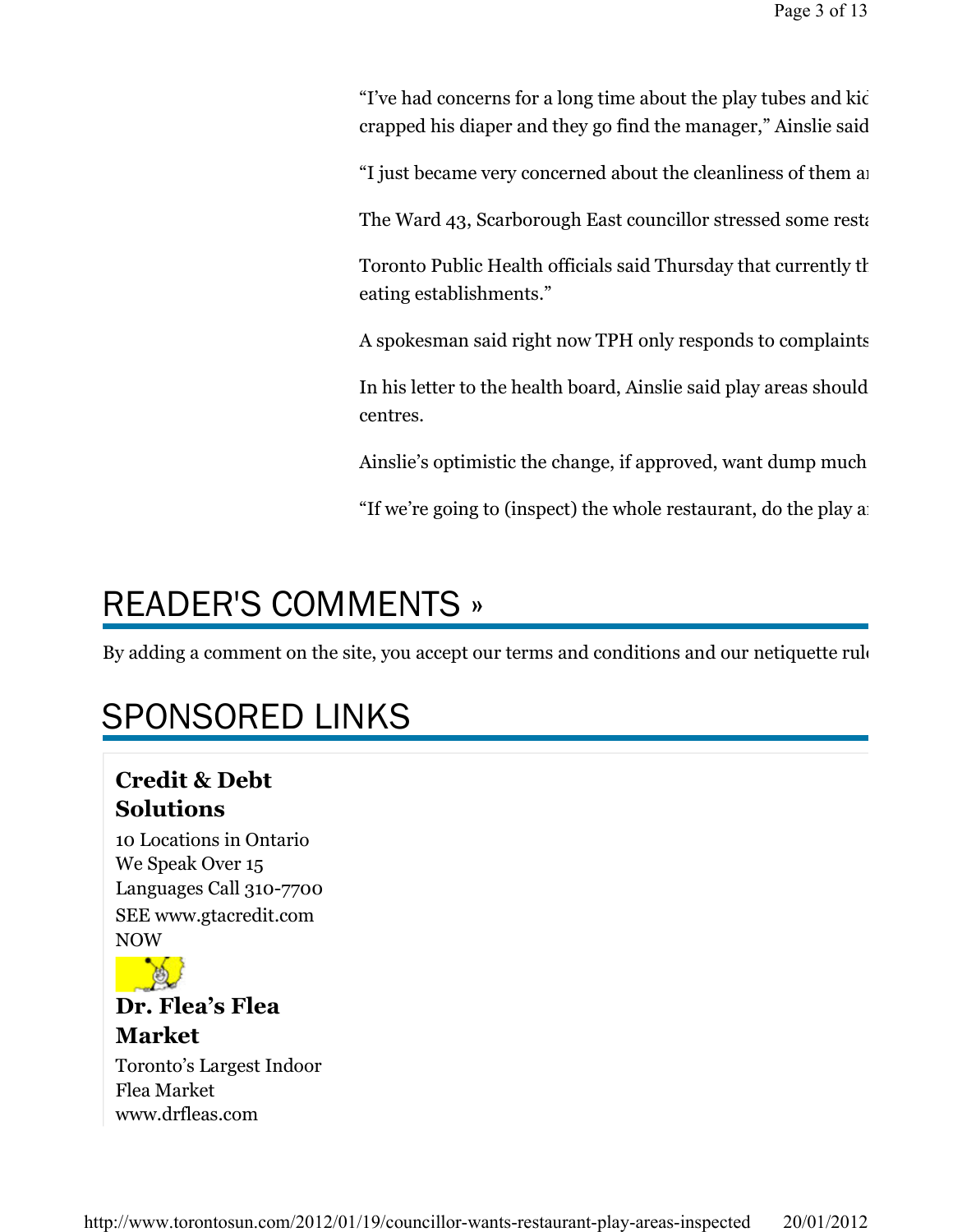Click now for free Flea \$



### Ambro<sup>Frida</sup>Natural Foods<sup>January 20</sup> Factory Outlet Health Foods Certified Organic Produce Bulk Foods 2012

AmbrosiaNaturalFoods.com

# replay 3 **Canadian investors agree BMO InvestorLine® offers** outstanding value.

Open a new account for a chance to win a \$1,000 prize, offered daily."

» Learn more

BMO **22** InvestorLine\*

Making money make sense\*

'Some conditions apply. For contest rules visit timo.com/rules.<br>Member - Canadian Investor Protection Fund and IROC.

### Top stories

Popular

Latest Videos



Coyote chases, bites Oakville girl



Tory, Crombie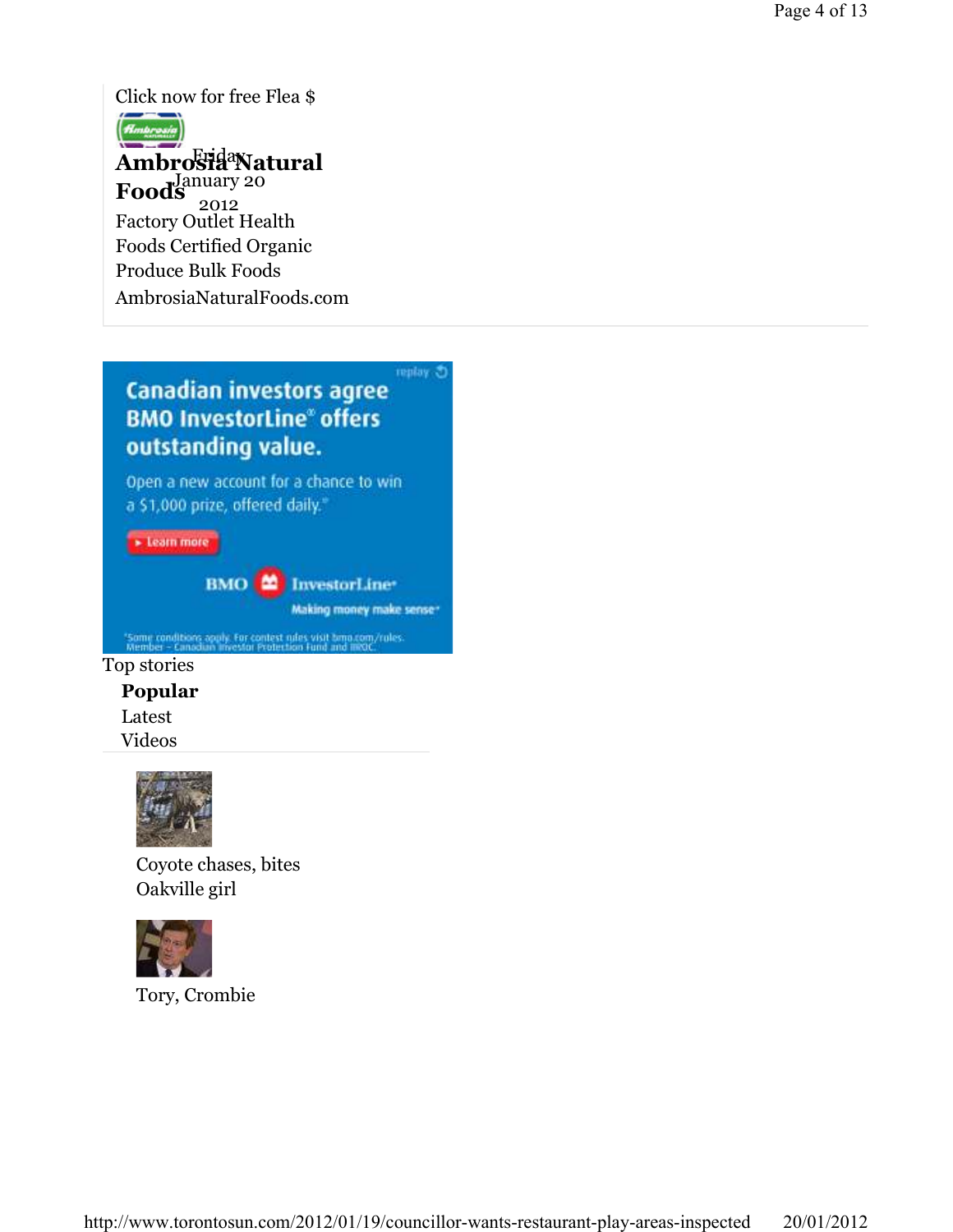### Social activity



More from Toronto & GTA



Coyote chases, bites Oakville girl



Woman killed crossing Oshawa street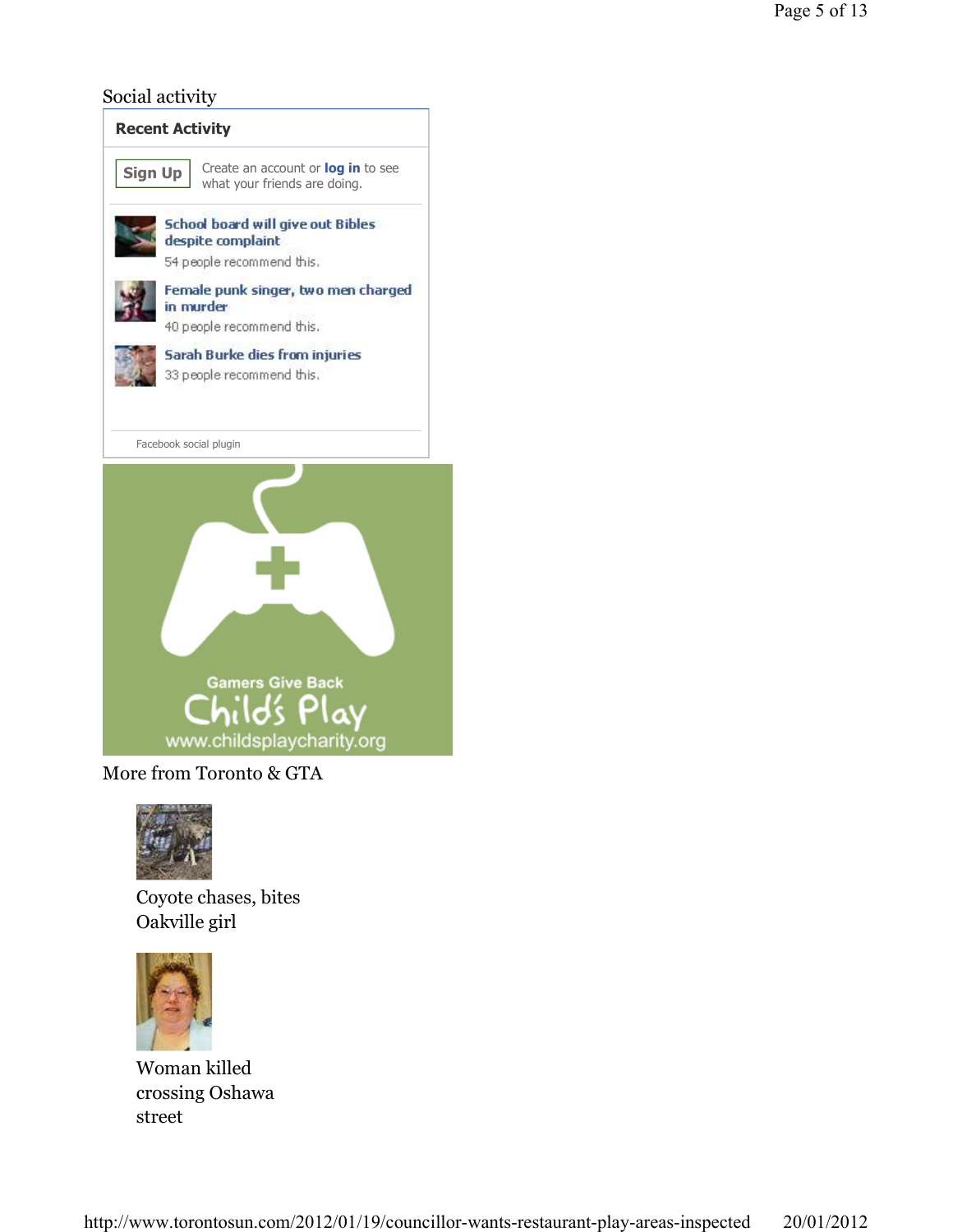

SIU finds no ground for charges in McGillivary death



Mammoliti ready for labour pains



City just days from possible labour woes

Inside Toronto sun.com

News

Tory, Crombie named to Order of Ontario



Sports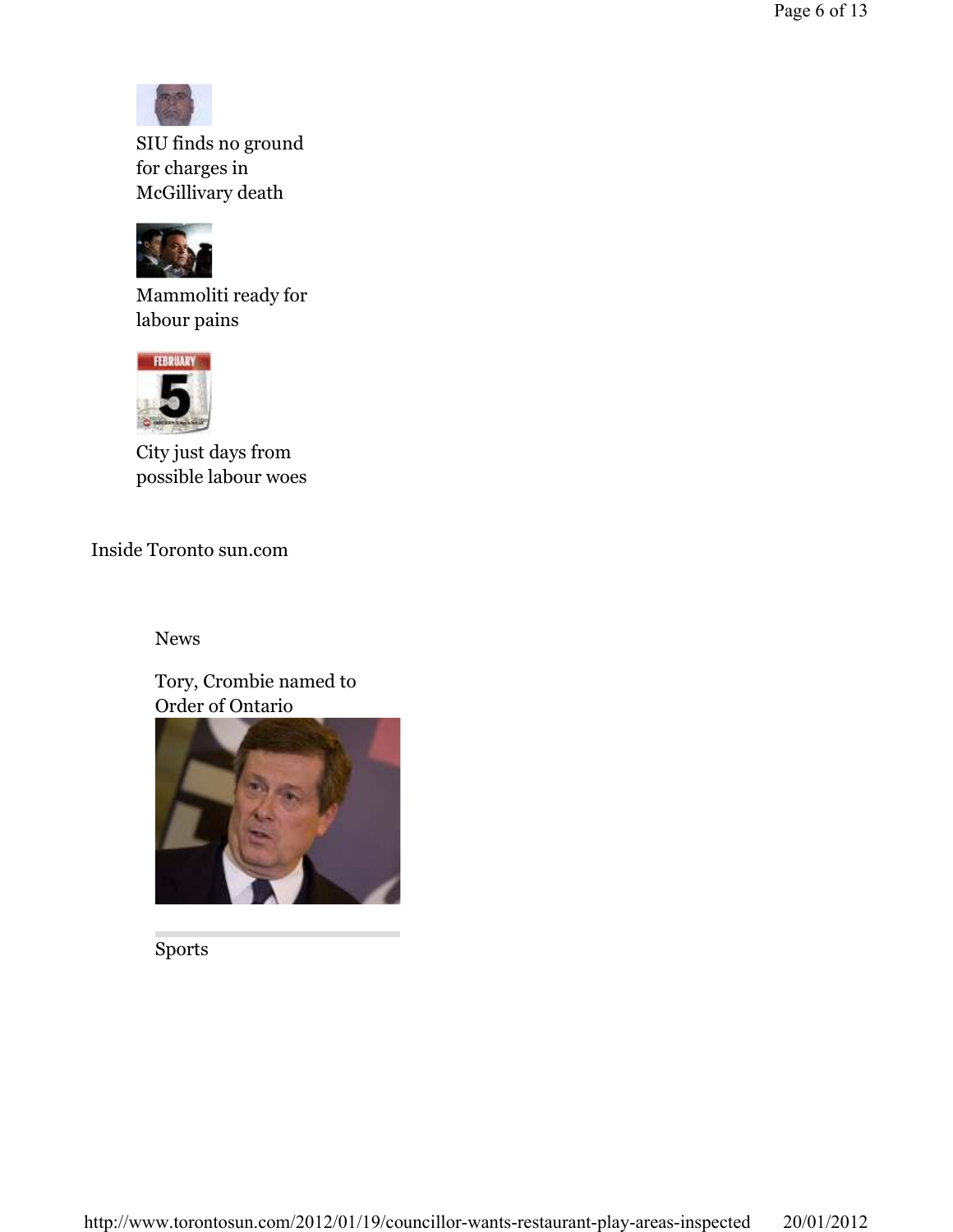# Wozniacki, Clijsters, Li cruise

![](_page_6_Picture_2.jpeg)

Travel

Enter the Dragon in Hong Kong

![](_page_6_Picture_5.jpeg)

Travel

Air alliances take cartel approach to carbon

![](_page_6_Picture_8.jpeg)

Money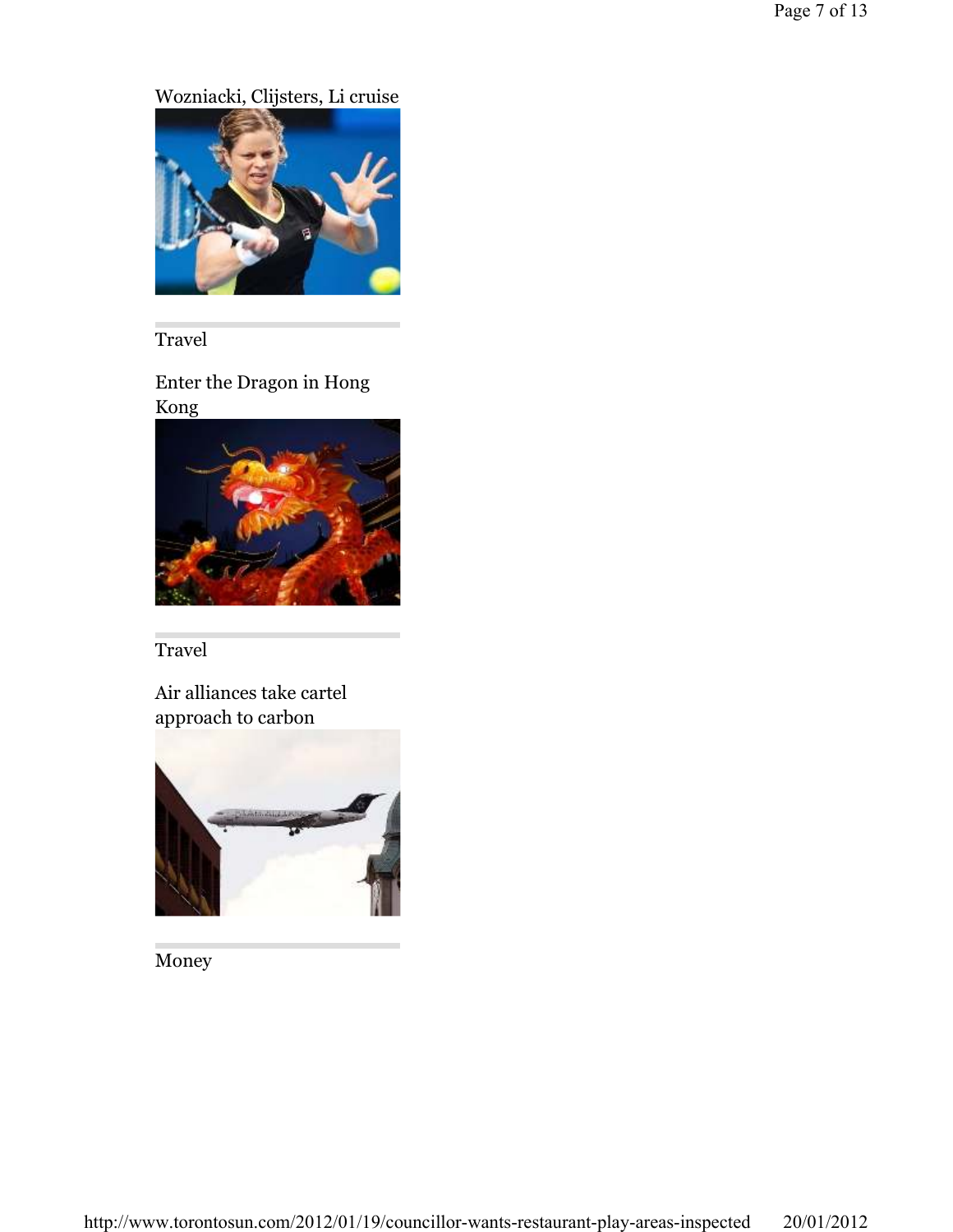# Annual inflation slows to

![](_page_7_Picture_2.jpeg)

## Sports

Federer, Nadal roll into fourth round

![](_page_7_Picture_5.jpeg)

## Entertainment

Osbourne slams GG booze talk

![](_page_7_Picture_8.jpeg)

Sports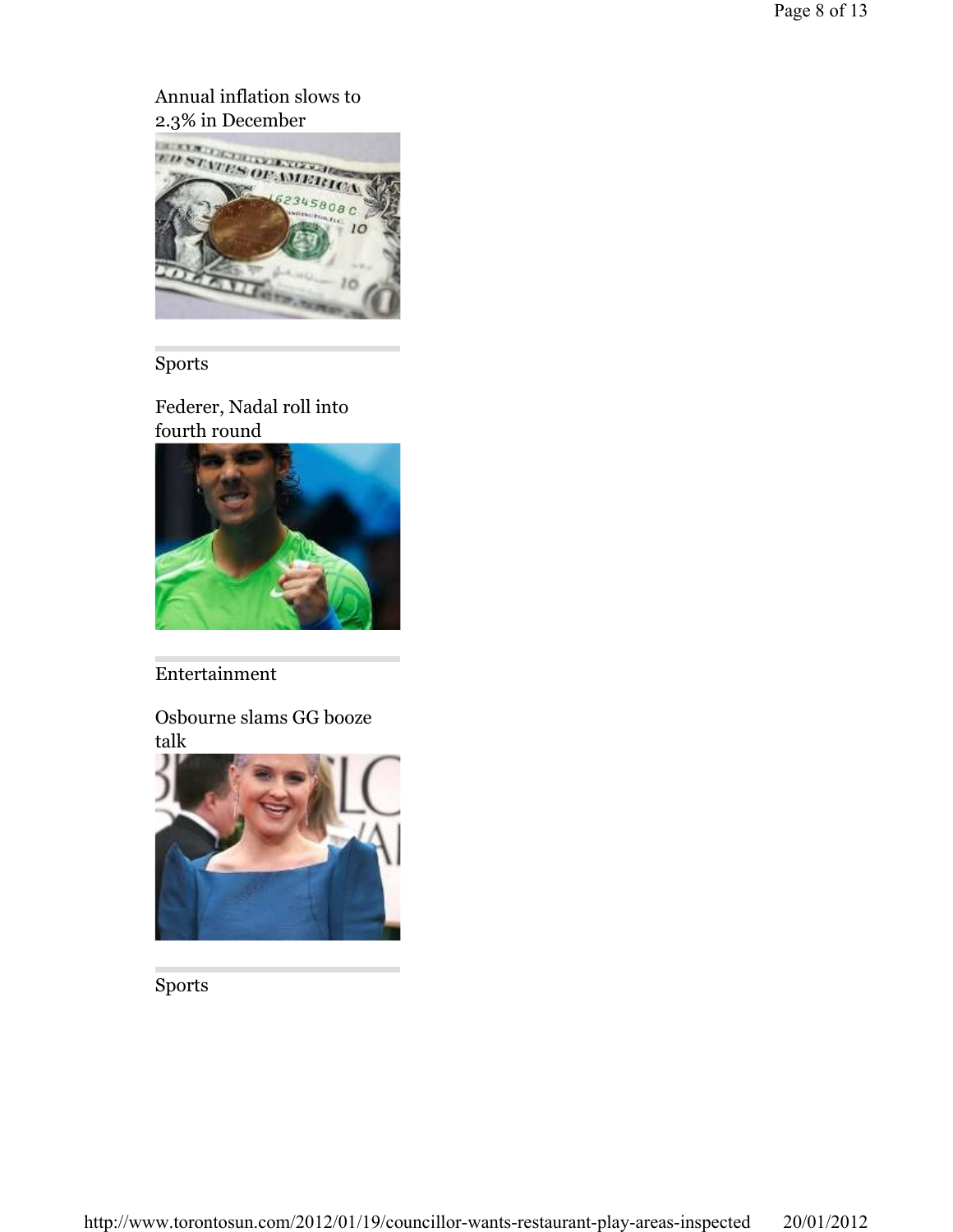Live chat: NFL playoffs

![](_page_8_Picture_2.jpeg)

# Entertainment

Fleet Foxes drummer quits

![](_page_8_Picture_5.jpeg)

# Entertainment

Ill Iommi recording with Sabbath

![](_page_8_Picture_8.jpeg)

Entertainment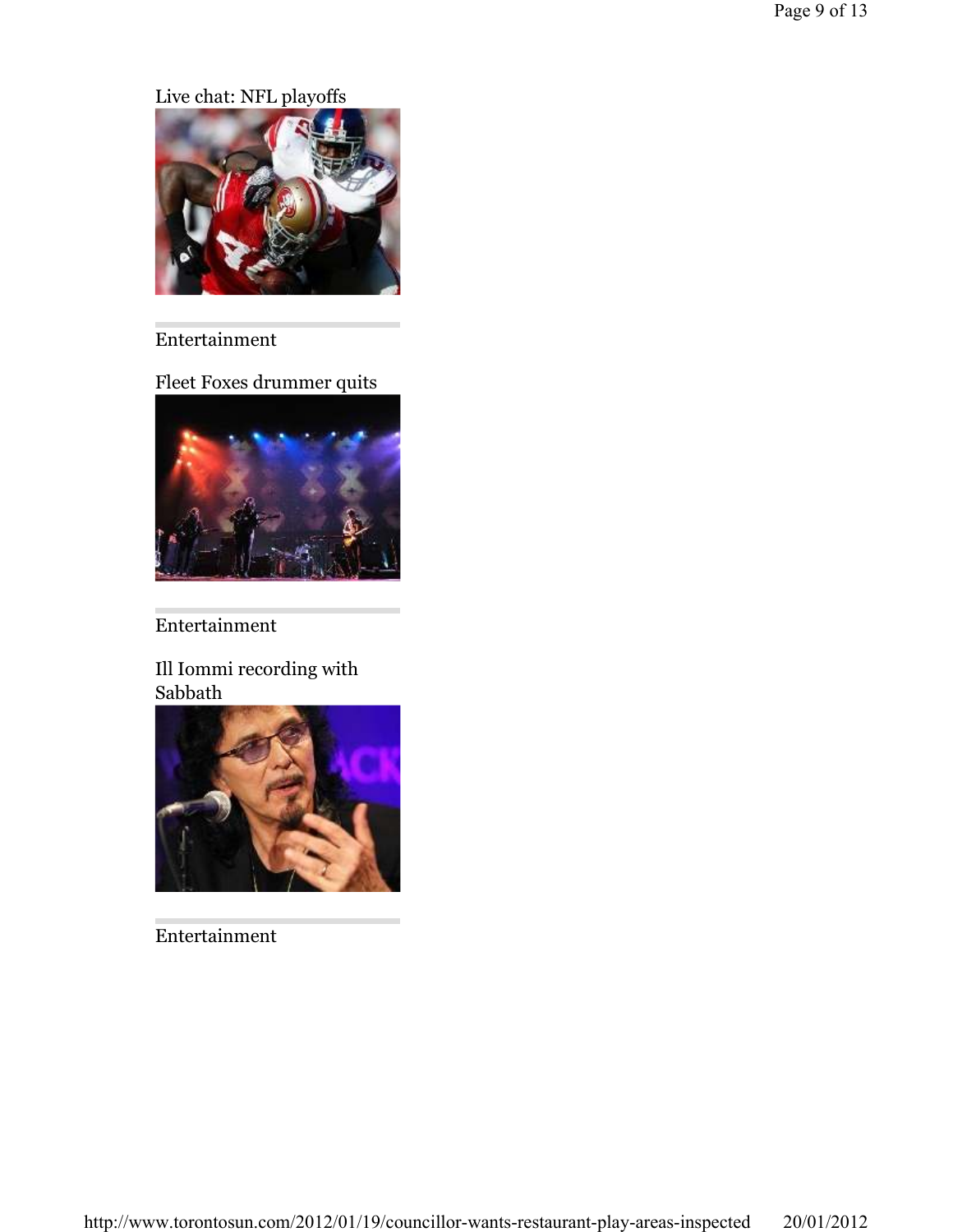Sex & City prequel planned

![](_page_9_Picture_2.jpeg)

### News

Coyote chases, bites Oakville girl

![](_page_9_Picture_5.jpeg)

# **Home**

### Mobile version

### SEARCH

| <b>News</b>           | Ski & Snowboarding Report |
|-----------------------|---------------------------|
| Toronto & GTA Weather |                           |
| Ontario               | Homes                     |
| Canada                | Contests                  |
| World                 | Coffee Break              |
| Weird                 | Steal the Deal            |
| <b>Your News</b>      | <b>Special Sections</b>   |
| Archives              | Lottery results           |
| <b>Sports</b>         | Join our Research Panel   |
| Hockey                | TIFF                      |
| Maple Leafs           | <b>Fashion Week</b>       |
| Grey Cup              |                           |
| Football              |                           |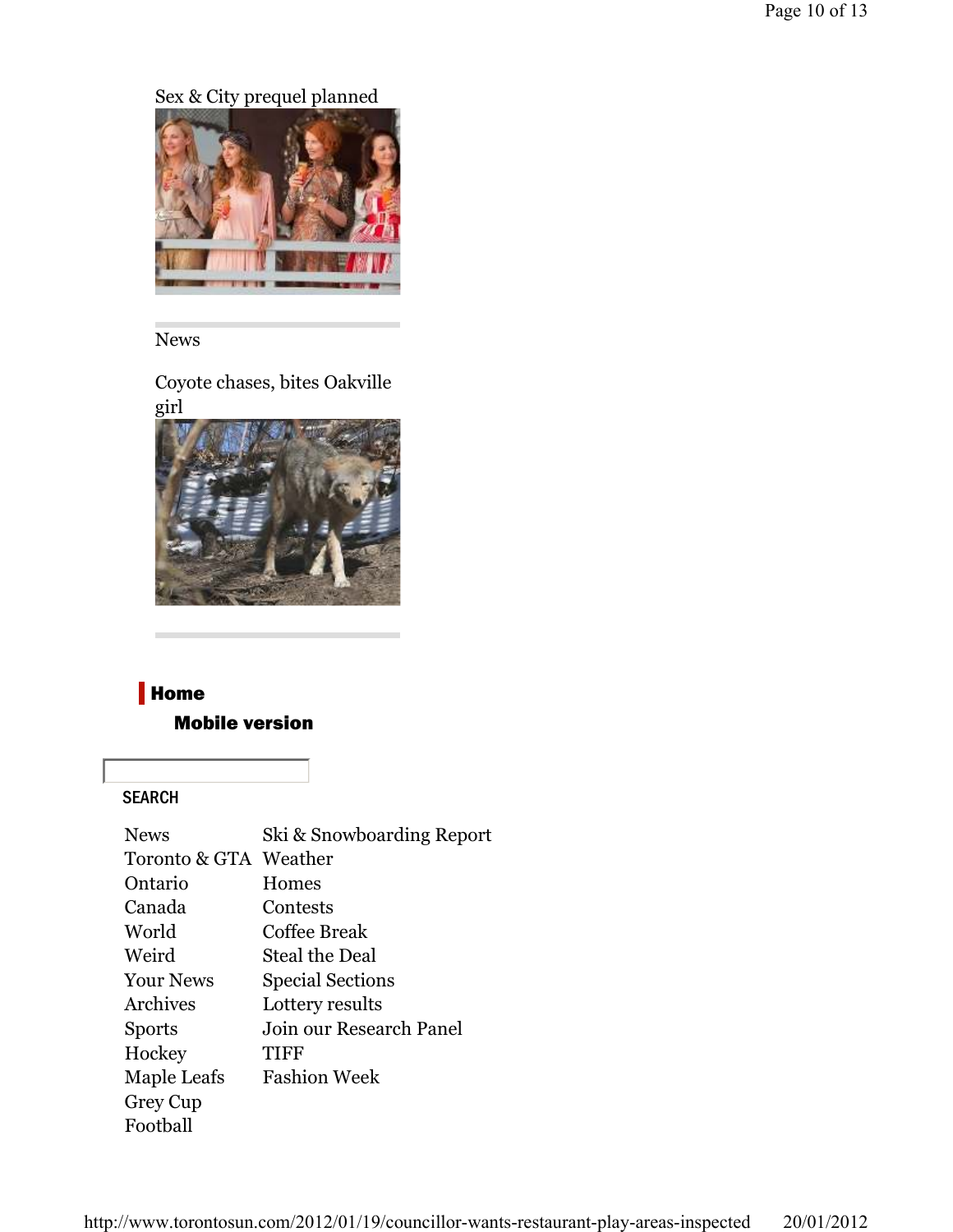Baseball Basketball Soccer Golf Curling Motorsports Other Sports Archives Entertainment **Celebrities** TV DVD Movies Music Stage Books Archives Life Sex Files Health & Fitness Eat Fashion Green Planet Archives Tech Gadgets News Gaming **Discovery** Archives Money Money Home Archives Travel Ontario Canada USA Europe Archives International Opinion Columnists Editorial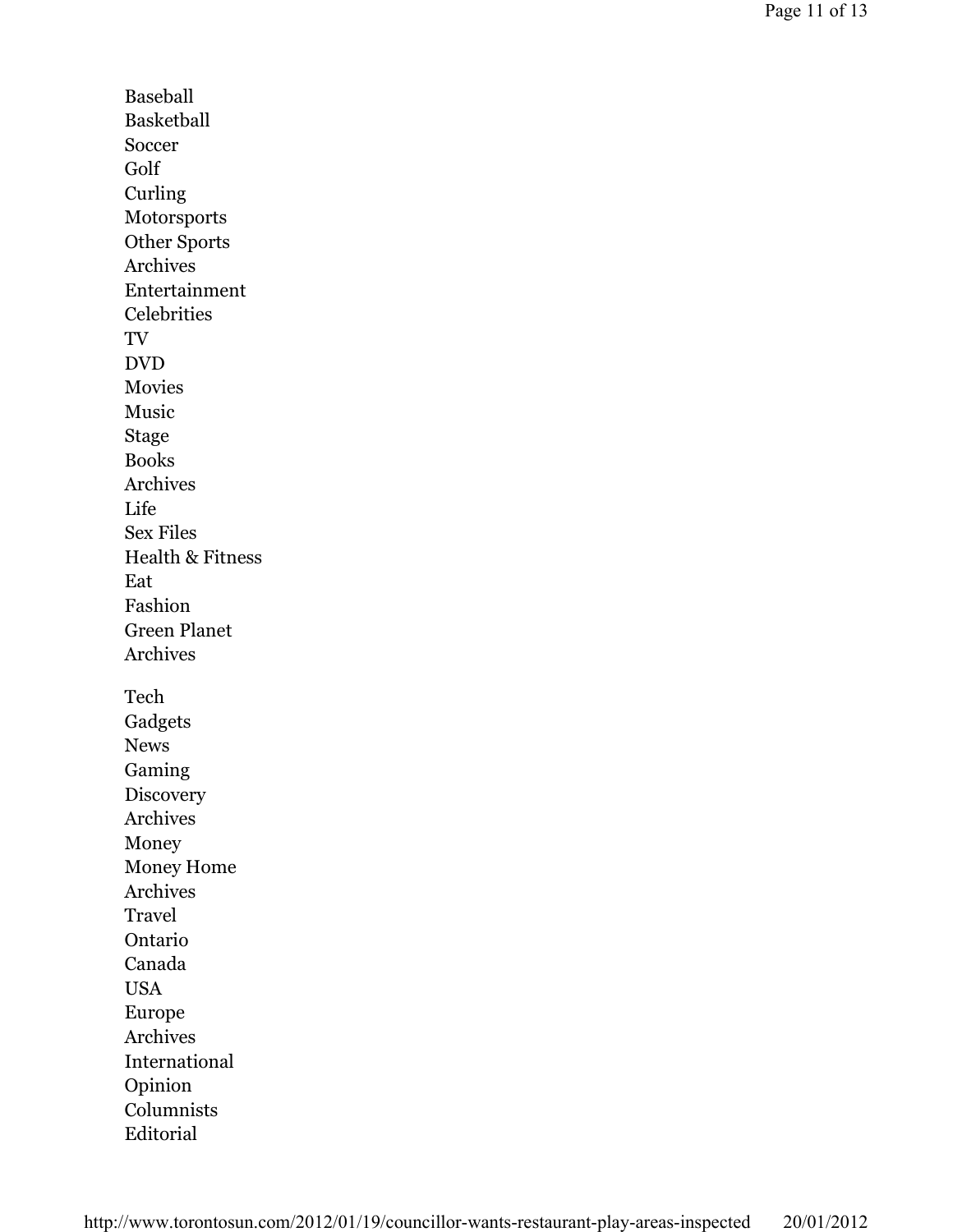- Letters Blogs Cartoons Archives
- Photos Videos Editors Picks News Sports Entertainment Tech Money Sunshine Girl

#### Sunshine Girl

![](_page_11_Picture_4.jpeg)

Follow Rss Facebook **Twitter** Subscribe Print e-edition Buy SUN items Buy photos News research Toronto Sun Contact Us Letters to the editor TV Sun News Network Online Autos Homes Classifieds